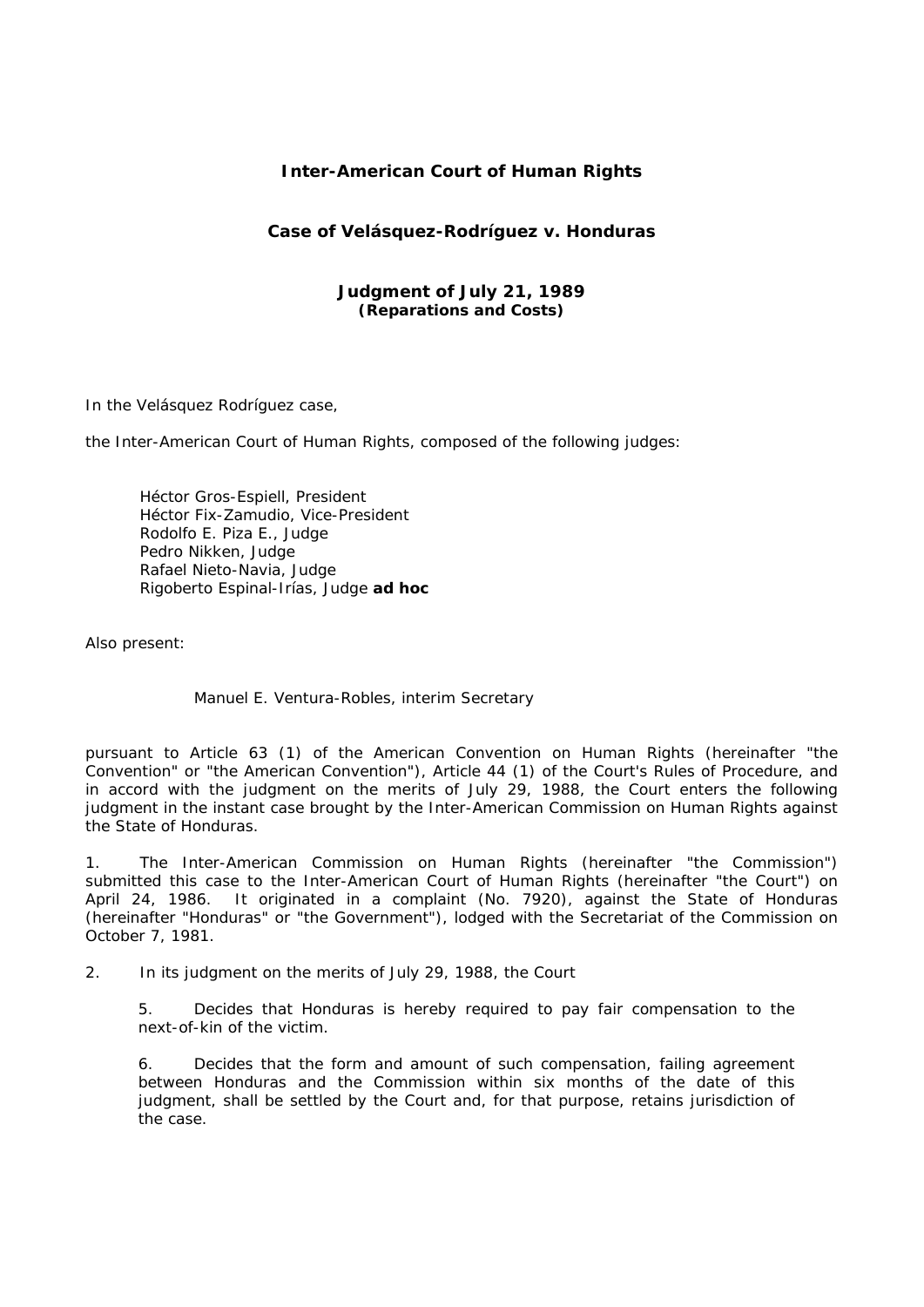(**Velásquez Rodríguez Case**, Judgment of July 29, 1988. Series C No. 4, para. 194).

**I** 

3. The Court has jurisdiction to order the payment of fair compensation to the injured party in the instant case. Honduras ratified the Convention on September 8, 1977, and recognized the contentious jurisdiction of the Court on September 9, 1981, by depositing the instrument referred to in Article 62 of the Convention. The Commission submitted the case to the Court pursuant to Articles 61 of the Convention and 50 (1) and 50 (2) of its Regulations, and the Court decided the case on July 29, 1988.

#### **II**

4. By Resolution of January 20, 1989, the Court decided:

1. To authorize the President, should the State and the Commission fail to submit an agreement within the allotted time period, to consult with the Permanent Commission of the Court, to initiate whatever studies and name whatever experts might be convenient, so the Court will have the elements of judgment necessary to set the form and amount of compensation.

2. To authorize the President, should it be necessary, to obtain the opinion of the victim's family, the Inter-American Commission on Human Rights, and the Government of Honduras.

3. To authorize the President, should it be necessary, and following consultation with the Permanent Commission of the Court, to set a hearing in this matter.

5. On January 24, 1989, the Agent gave the Secretariat a copy of the agreement signed by the Government and the Commission on the previous day in Honduras, and according to which:

- FIRST: The Government of Honduras reiterates its decision to implement fully the judgment entered by the Illustrious Inter-American Court of Human Rights, in conformity with the terms of that judgment.
- SECOND: The Government of Honduras and the Commission recognize that the only beneficiaries of the compensation fixed by the Court are the wife of Manfredo Velásquez, Mrs. Emma Guzmán Urbina, and the children of the marriage, Héctor Ricardo Velásquez Guzmán, Nadia Waleska Velásquez Guzmán and Herling Lizzett Velásquez Guzmán. The children shall be recognized as beneficiaries as soon as they fulfill the prerequisites of Honduran law to be considered the legal heirs of Manfredo Velásquez.
- THIRD: The Government of Honduras believes that the best way to carry out the Court's "order to pay just compensation to the next of kin of the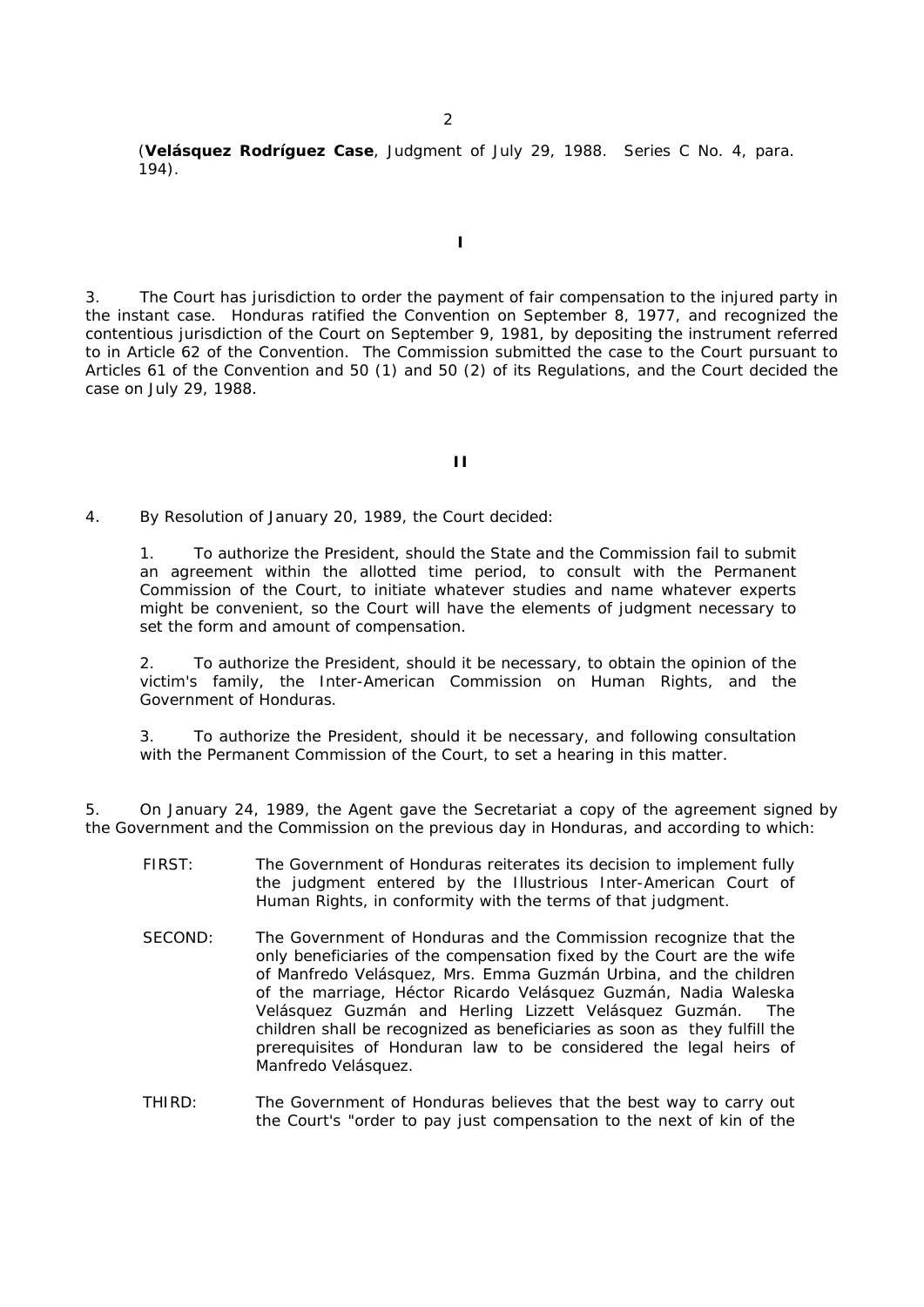victim" is by granting them the most favorable benefits that Honduran legislation provides for Hondurans in the case of accidental death.

FOURTH: The Commission recognizes the Government's offer as an important step toward the just compensation of the victim's family, but believes that it should also create for the benefit of the heirs a fund whose amount and form of payment should be determined by the Inter-American Court of Human Rights, taking into account the requirements of international law and those of Honduran legislation.

6. The attorneys recognized as counselors or advisers to the Commission (hereinafter "the attorneys") asked the Court for a public hearing to receive a psychiatric report on the moral damages suffered by the victim's family and the testimony of one of the experts on the methods and conclusions of the report.

7. Citing paragraph 2 of the Resolution of January 20, 1989, Mrs. Emma Guzmán de Velásquez, the wife of Angel Manfredo Velásquez Rodríguez (also known as Manfredo Velásquez), submitted a pleading dated February 26, 1989, in which she asked the Court to order the Government to comply with the following points:

- 1) An end to forced disappearances in Honduras.
- 2) An investigation of each of the 150 cases.
- 3) A complete and truthful public report on what happened to the disappeared persons.
- 4) The trial and punishment of those responsible for this practice.
- 5) A public undertaking to respect human rights, especially the rights to life, liberty, and integrity of the person.
- 6) A public act to honor and dignify the memory of the disappeared. A street, park, elementary school, high school, or hospital could be named for the victims of disappearances.
- 7) The demobilization and disbanding of the repressive bodies especially created to kidnap, torture, make disappear and assassinate.
- 8) Guarantees to respect the work of humanitarian and family organizations and public recognition of their social function.
- 9) An end to all forms of overt or indirect aggression or pressure against the families of the disappeared and public recognition of their honor.
- 10) The establishment of a fund for the primary, secondary, and universitary education of the children of the disappeared.
- 11) Guaranteed employment for the children of the disappeared who are of working age.
- 12) The establishment of a retirement fund for the parents of the disappeared.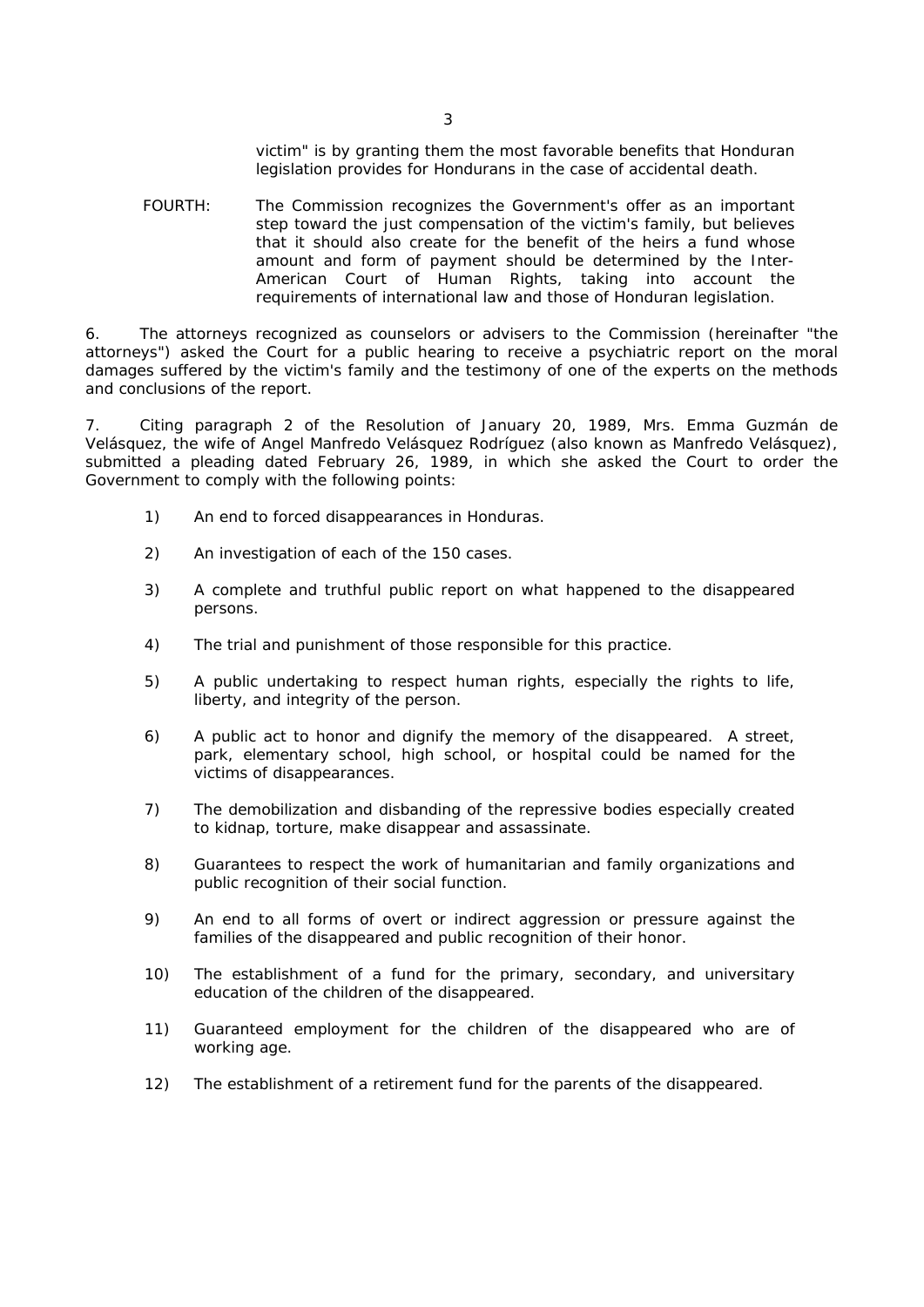8. As required by the Resolution of January 20, 1989, the Commission submitted its opinion on March 1, 1989. It asserted that the just compensation to be paid by Honduras to the family of Manfredo Velásquez should include the following:

- 1. The adoption of measures by the State of Honduras which express its emphatic condemnation of the facts that gave rise to the Court's judgment. In particular, it should be established that the Government has an obligation to carry out an exhaustive investigation of the circumstances of the disappearance of Manfredo Velásquez and bring charges against anyone responsible for the disappearance.
- 2. The granting to the wife and children of Manfredo Velásquez of the following benefits:
	- a) Payment to the wife of Manfredo Velásquez, Mrs. Emma Guzmán Urbina, of the highest pension recognized by Honduran law.
	- b) Payment to the children of Manfredo Velásquez, Héctor Ricardo, Nadia Waleska and Herling Lizzett Velásquez Guzmán, of a pension or subsidy until they complete their university education, and
	- c) Title to an adequate house, equivalent to the house of a middle class professional family.
- 3. Payment to the wife and children of Manfredo Velásquez of a cash amount corresponding to the resultant damages, loss of earnings, and emotional harm suffered by the family of Manfredo Velásquez, to be determined by the Illustrious Court based upon the expert opinion offered by the victim's family.

9. On March 10, 1989, the attorneys submitted a pleading in which they assert that, in conformity with Article 63 of the Convention, reparation should be moral as well as monetary.

The measures they request as moral reparation are the following:

- A public condemnation of the practice of involuntary disappearances carried out between 1981 and 1984;
- An expression of solidarity with the victims of that practice, including Manfredo Velásquez. Public homage to those victims by naming a street, thoroughfare, school or other public place after them;
- An exhaustive investigation of the phenomenon of involuntary disappearances in Honduras, with special attention to the fate of each of the disappeared. The resulting information should be made known to the family and the public;
- Prosecution and appropriate punishment of those responsible for inciting, planning, implementing or covering up disappearances, in accord with the laws and procedures of Honduras.

In their opinion, the cash indemnity paid to the family of Manfredo Velásquez should include the following: damages, two hundred thousand lempiras; loss of earnings, two million four hundred and twenty-two thousand four hundred and twenty lempiras; emotional damages, four million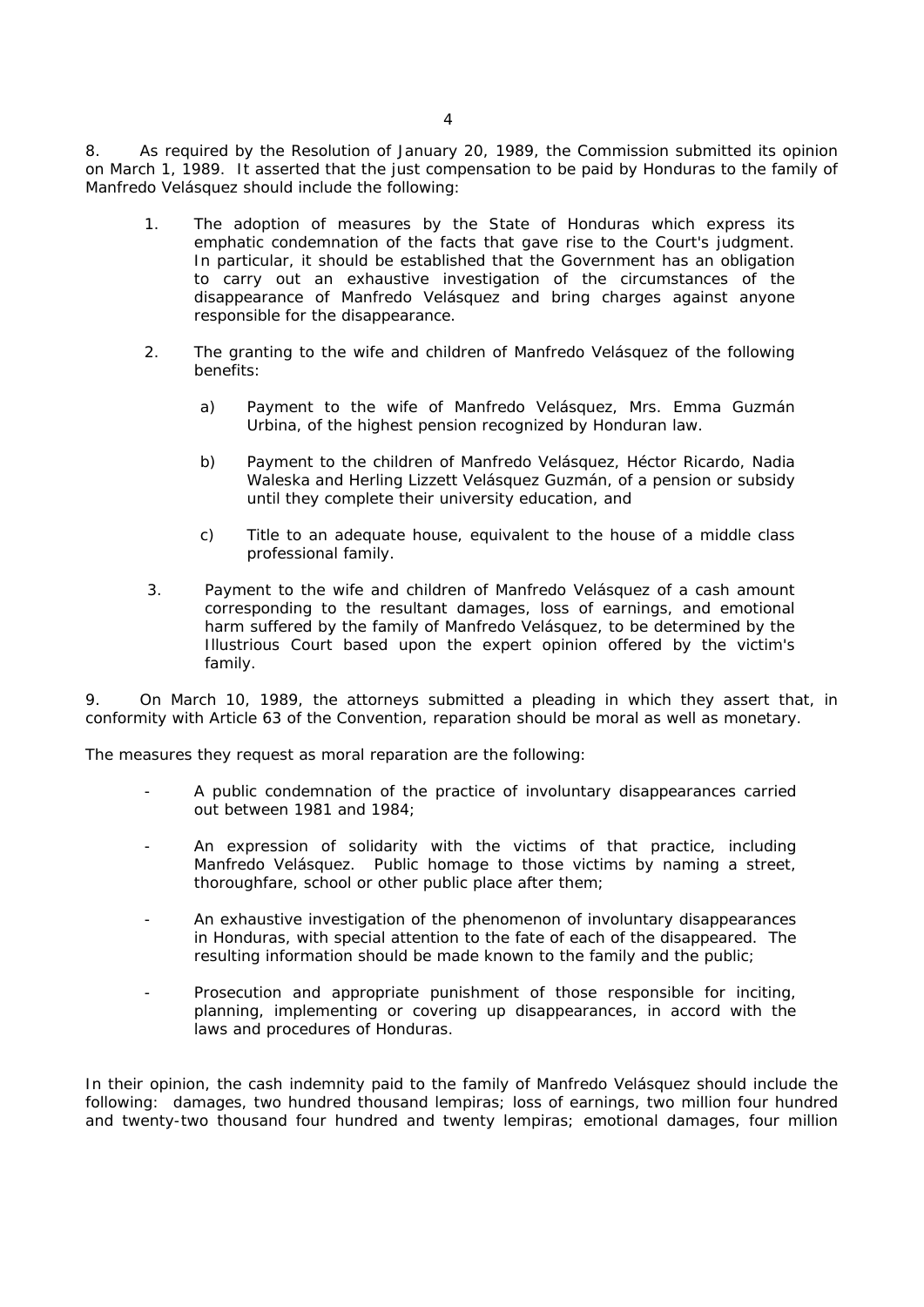eight hundred and forty-five thousand lempiras; and punitive damages, two million four hundred and twenty-two thousand lempiras.

They especially request

that Emma Guzmán de Velásquez and her minor children, Héctor Ricardo, Nadia and Herling Velásquez Guzmán, be recognized as the beneficiaries, and that the Government of Honduras be ordered to adopt special legislation making that determination, in order to facilitate the payment of indemnity without the need for judicial proceedings for a declaration of absence, presumed death or declaration of heirship. For that purpose, we formally state on behalf of those persons that there are no other persons with a superior claim to inherit from Manfredo Velásquez.

Moreover, they ask the Court to establish deadlines within which the Government should make moral reparation, and to reserve the right to see that they are met. Regarding the monetary reparation, they ask the Court to set "a deadline of 90 days for the execution of the judgment, and that a lump-sum payment be made prior to that date to Emma Guzmán de Velásquez."

10. On March 10, 1989, the Delegate of the Commission submitted a clinical report prepared by a team of psychiatrists on the state of health of the family of Manfredo Velásquez.

11. The Agent informed the Court on March 14, 1989 that, in payment of the indemnity, his Government was willing to apply the Honduran law of the National Social Security Institute for Teachers (Instituto Nacional de Previsión del Magisterio), which it considered the most favorable law in this case because it establishes the right to payment of thirty-seven thousand and eighty lempiras in life insurance, and four thousand one hundred and twenty lempiras as a severance benefit. In addition, the Government offered a voluntary contribution toward the indemnity to bring the total to one hundred and fifty thousand lempiras.

12. On March 15, 1989, the Court held a public audience to hear the parties regarding the indemnity to be awarded.

The following persons were present:

a) in representation of the Government of Honduras,

Ambassador Edgardo Sevilla Idiáquez, Agent

b) in representation of the Inter-American Commission on Human Rights,

 Dr. Edmundo Vargas Carrreño, Delegate Dr. Claudio Grossman, Adviser

c) called by the Commission, Dr. Federico Allodi, a psychiatrist, testified to the emotional harm suffered by the family of the victim.

13. As instructed by its President, the Secretariat of the Court addressed the Government on April 3, 1989, to request the following information to be duly certified by the appropriate officials:

1. The dates of birth of Manfredo Velásquez Rodríguez and Saúl Godínez Cruz, with their civil status at the time of disappearance as established by Honduran law;

2. The position or positions they held and the salaries or other income they received, either from the government, government entities or private institutions,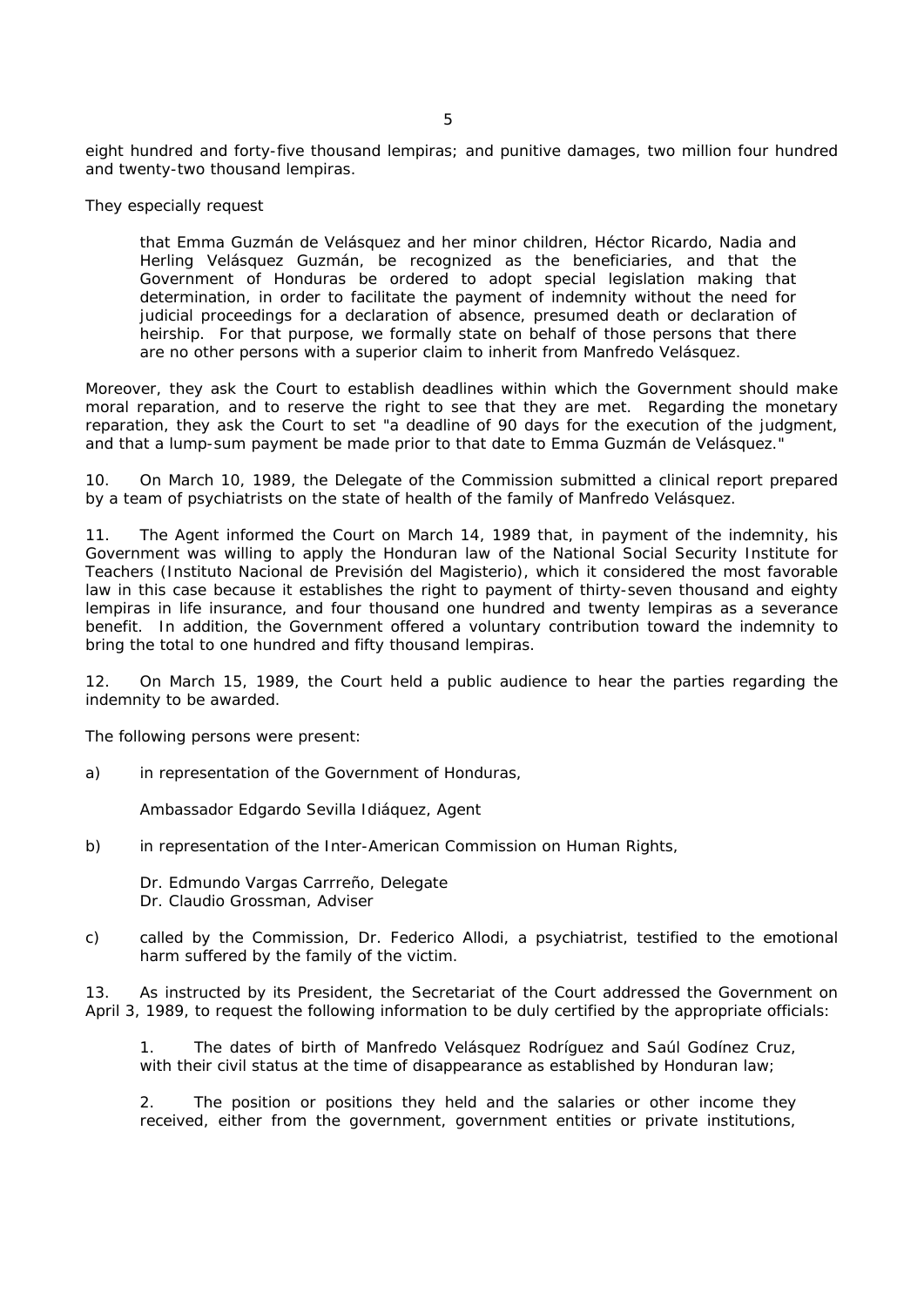together with their social security status or equivalent, and their income tax statements, if any;

3. Academic or professional degrees or special qualifications relevant to their financial and social situation at the time of disappearance, and the title to any property in their name;

4. The names and status of their wives; and those of any concubines recognized in any official document; the age of the former and the latter at the time of the disappearances; any property in their name or other sources of income, and the conjugal property rights of the wives (community property and others);

5. The names and civil status of their children, those of the marriage and any outside the marriage; their ages at the time of the disappearances; whether they were students, and whether any are physically or mentally handicapped;

6. The names and civil status of their parents, their ages at the time of the disappearances; whether they had or have property or income of their own, and whether they were or are dependents of the disappeared;

7. The names, civil status, ages and situation of any other possible claimants under Honduran law at the time of the disappearances, or any other person recognized as a dependent in social security documents, tax statements or other documents which might contain that information;

8. Whether the disappeared had life insurance or other personal insurance, in what amount, the period of coverage, and the names of the beneficiaries;

9. Mortuary tables for men and women and commutation schedules (the latter are used for future tax discounts in return for prompt payment) effective in Honduras at the time of the disappearances;

10. Certified copies of Honduran legislation regarding: a) legal heirs as defined by civil and labor law; b) conjugal property rights (community property or other); c) beneficiaries with rights to support payments, showing the criteria used to determine support; d) beneficiaries of any government pensions based upon death or permanent disability; e) Honduran legislative and jurisprudential criteria for indemnification for death, accidental or non-accidental.

14. On April 26, 1989, the Government submitted its response to the Commission's submission of March 1, 1989 (**supra** 8). The pleading also refers to matters that, in its opinion, should be taken into account in the indemnification of the family of Manfredo Velásquez. Regarding measures to express its condemnation of the facts that gave rise to the judgment and its obligation to investigate the disappearance of Manfredo Velásquez and prosecute those responsible, the Government believes the Court's judgment of July 29, 1988 "is very clear and precise regarding the obligation of Honduras to pay damages, which is to pay just compensation to the family of the victim, and nothing more" (underlined in the original). Insofar as the benefits the Commission believes should be paid to the wife of Manfredo Velásquez, the Government believes that such payment "is only admissible insofar as whatever may be provided for by the system to which Mr. VELASQUEZ RODRIGUEZ may have been affiliated." It asserts that damages, loss of earnings, and emotional harm are inadmissible because their purpose "is not merely to compensate the VELASQUEZ RODRIGUEZ family, but . . . to pay the expenses of the intense media campaign waged against Honduras within and outside the country by national and foreign associations, and to pay the fees of lawyers and other professionals who cooperated with the Commission in this case."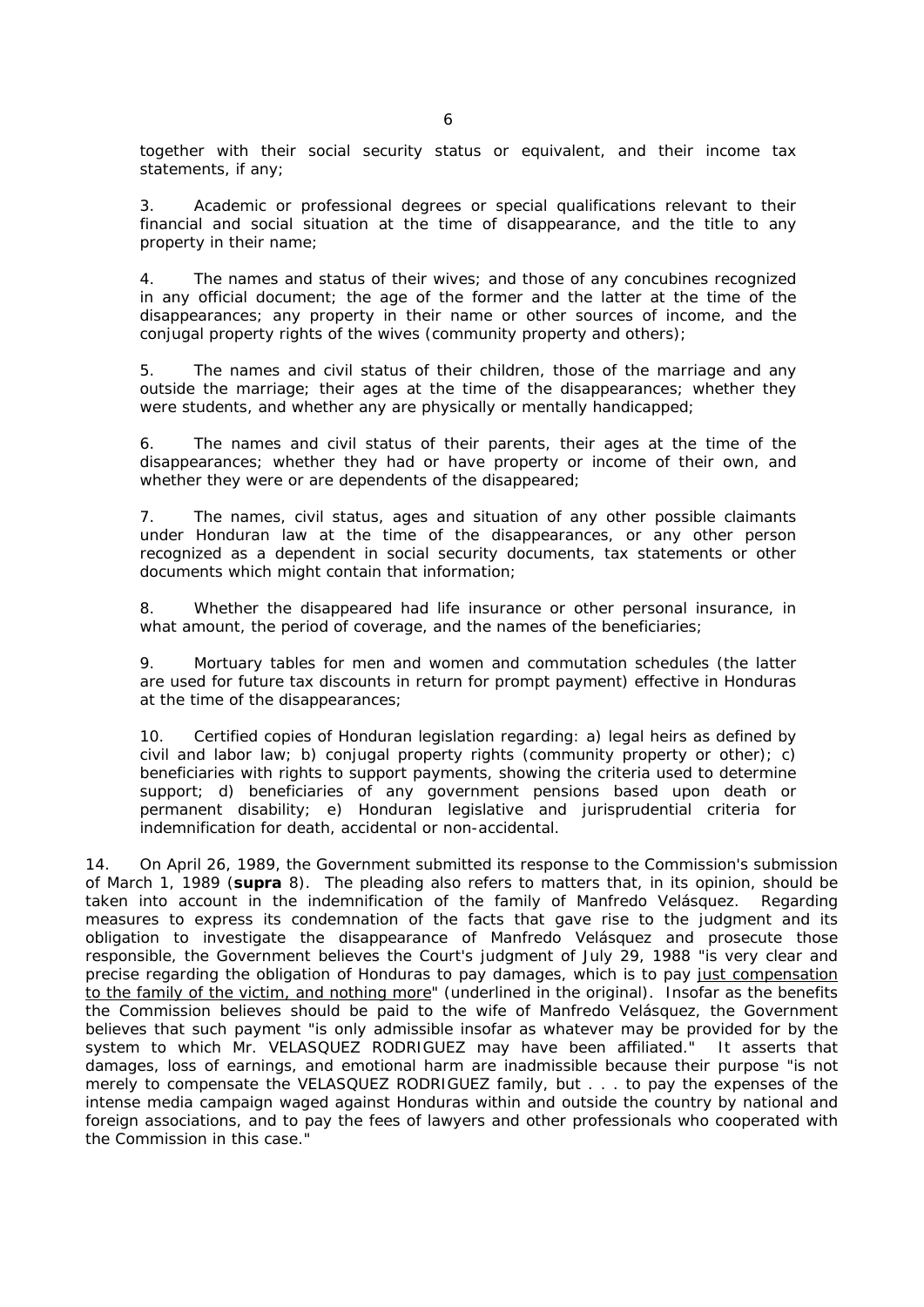15. In reply to point 2 of the Court's communication of April 3, 1989 (**supra** 13), the Government submitted on May 19, 1989 various documents and resolutions containing the information requested.

16. In response to points 2 and 9, the Government submitted the following information on May 26, 1989:

- a) Certification by the Secretary of the General Tax Office (Dirección General de Tributación) according to which Mssrs. MANFREDO VELASQUEZ RODRIGUEZ AND SAUL GODINEZ CRUZ did not file tax returns in 1979, 1980 and 1981.
- b) Mortuary Tables CSO 1958, commutation values at 7%, used by the Superintendent of Banks and Insurance (Superintendencia de Bancos y Seguros).

17. On that same date, in compliance with point 10, the Government submitted the following documentation:

- 1. Provisions on inheritance upon death and **inter vivos** gifts, contained in Book III of the 1906 Civil Code of Honduras.
- 2. Regulatory provisions of the Social Security Law applicable in Honduras when an insured person dies (Resolution No. 193, December 17, 1971).
- 3. Provisions of the Family Code: Duties and Rights arising from Marriage, Informal Union, Economic Relationship, Family Patrimony, Paternity and Parent-Child Relationship (Decree No. 76-84).
- 4. Provisions of the Law of Military Social Security (Decree No. 905).
- 5. Retirement Law for the Judicial Branch (Decree No. 114 of the National Congress, May 5, 1954).
- 6. Law of Retirement and Pensions for Employees and Officials of the Executive Branch.
- 7. Law of the National Institute of Social Security for Teachers.

18. In reference to information requested but not yet submitted, the Government stated on June 13, 1989 that it

... has sent notes to various institutions and only a few have replied; nevertheless, despite the difficulties, the documents we have requested will be sent opportunely as they arrive.

Likewise, I also inform you that in regard to numbers 4, 5, and 6 of the note of the Honorable Court, my Government believes it will be impossible to send certain documents which are very personal, and, therefore, suggests that this information should be presented by the Inter-American Commission or by the legal representatives of the plaintiffs against the State of Honduras.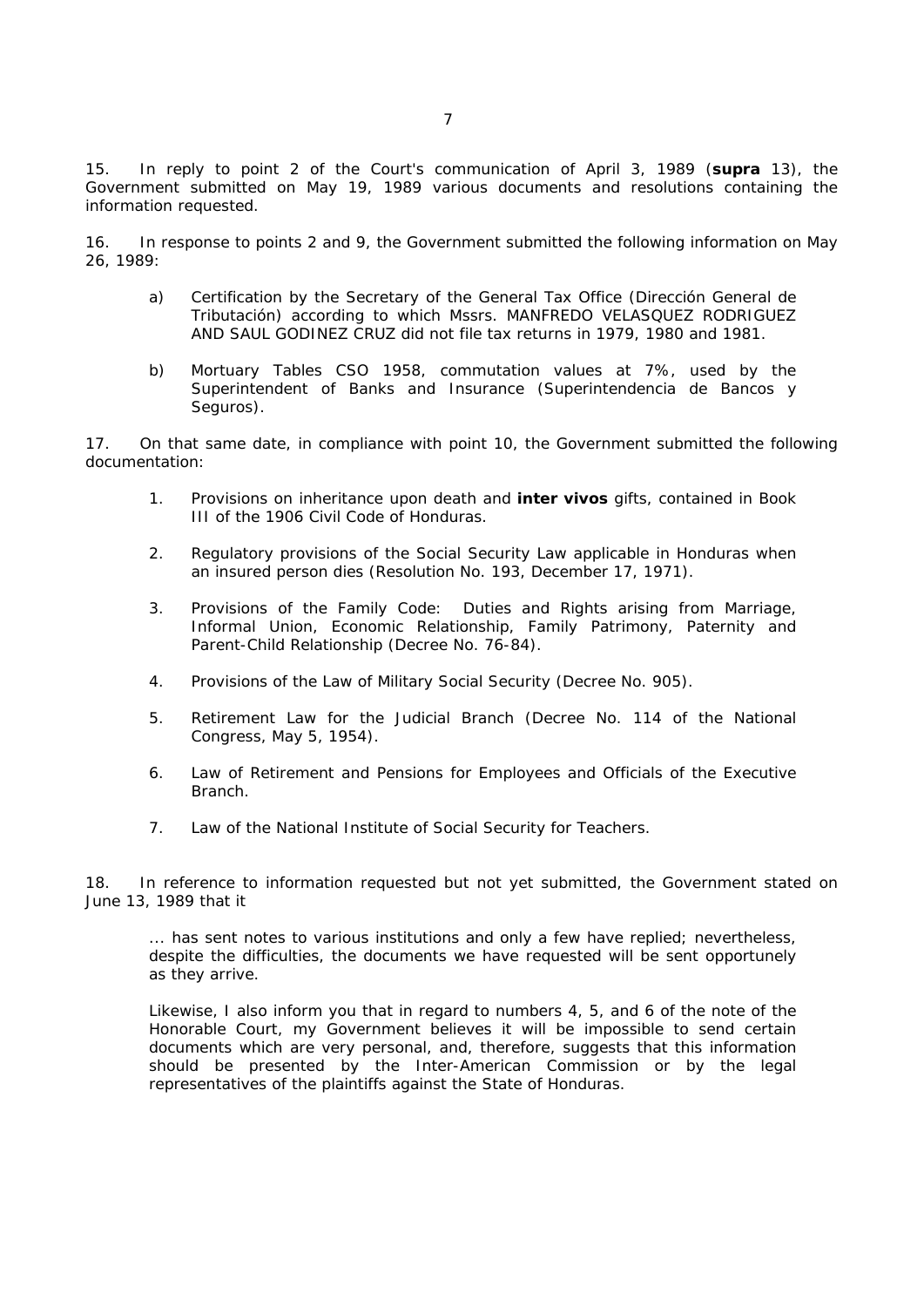19. Amici curiae pleadings were submitted by the Central American Association of Relatives of the Detained-Disappeared (Asociación Centroamericana de Familiares de Detenidos-Desaparecidos) and the following twelve jurists: Jean-Denis Archambault, Alejandro Artucio, Alfredo Etcheberry, Gustavo Gallón Giraldo, Diego García Sayán, Alejandro M. Garro, Robert K. Goldman, Jorge Mera, Denis Racicot, Joaquín Ruiz Giménez, Arturo Valencia Zea and Eugenio Raúl Zaffaroni.

### **III**

20. The first question the Court must resolve is related to the implementation of resolutory point number 6 of the judgment on the merits, according to which it gave Honduras and the Commission six months from the date of the judgment of July 29, 1988, to reach an agreement on the form and amount of just compensation to be paid to the family of Manfredo Velásquez (**Velásquez Rodríguez Case, supra** 2).

21. In its pleading of March 1, 1989, the Commission reported on its attempts to reach an agreement with the Government. According to the Commission, only at the end of the six-month period was it possible to meet in the city of Tegucigalpa with a commission named by the President of the Republic of Honduras "to negotiate and determine the amount and form of payment of the compensation awarded in the Inter-American Court's judgment of July 29, 1988."

22. According to the record of that meeting (**supra** 5), the parties agreed only on the recognition of the beneficiaries of the compensation. The remaining points are simple declarations which establish no criteria for fixing the amount of the compensation and, even less, for payment. Therefore, resolutory point number 6 of the judgment on the merits of July 29, 1988, was not carried out.

### **IV**

23. The written and oral arguments made to the Court show substantial differences of opinion insofar as the scope, bases and amount of the compensation. Some arguments refer to the need to rely upon the internal law of Honduras, or part of it, in determining or paying the indemnity.

24. Because of those disagreements and in order to implement the judgment on the merits of July 29, 1988, the Court must now define the scope and content of the just compensation to be paid by the Government to the family of Manfredo Velásquez.

25. It is a principle of international law, which jurisprudence has considered "even a general concept of law," that every violation of an international obligation which results in harm creates a duty to make adequate reparation. Compensation, on the other hand, is the most usual way of doing so (**Factory at Chorzów**, Jurisdiction, Judgment No. 8, 1927, P.C.I.J., Series A, No. 9, p. 21 and **Factory at Chorzów**, Merits, Judgment No. 13, 1928, P.C.I.J., Series A, No. 17, p. 29; **Reparation for Injuries Suffered in the Service of the United Nations**, Advisory Opinion, I.C.J. Reports 1949, p. 184).

26. Reparation of harm brought about by the violation of an international obligation consists in full restitution (**restitutio in integrum**), which includes the restoration of the prior situation, the reparation of the consequences of the violation, and indemnification for patrimonial and nonpatrimonial damages, including emotional harm.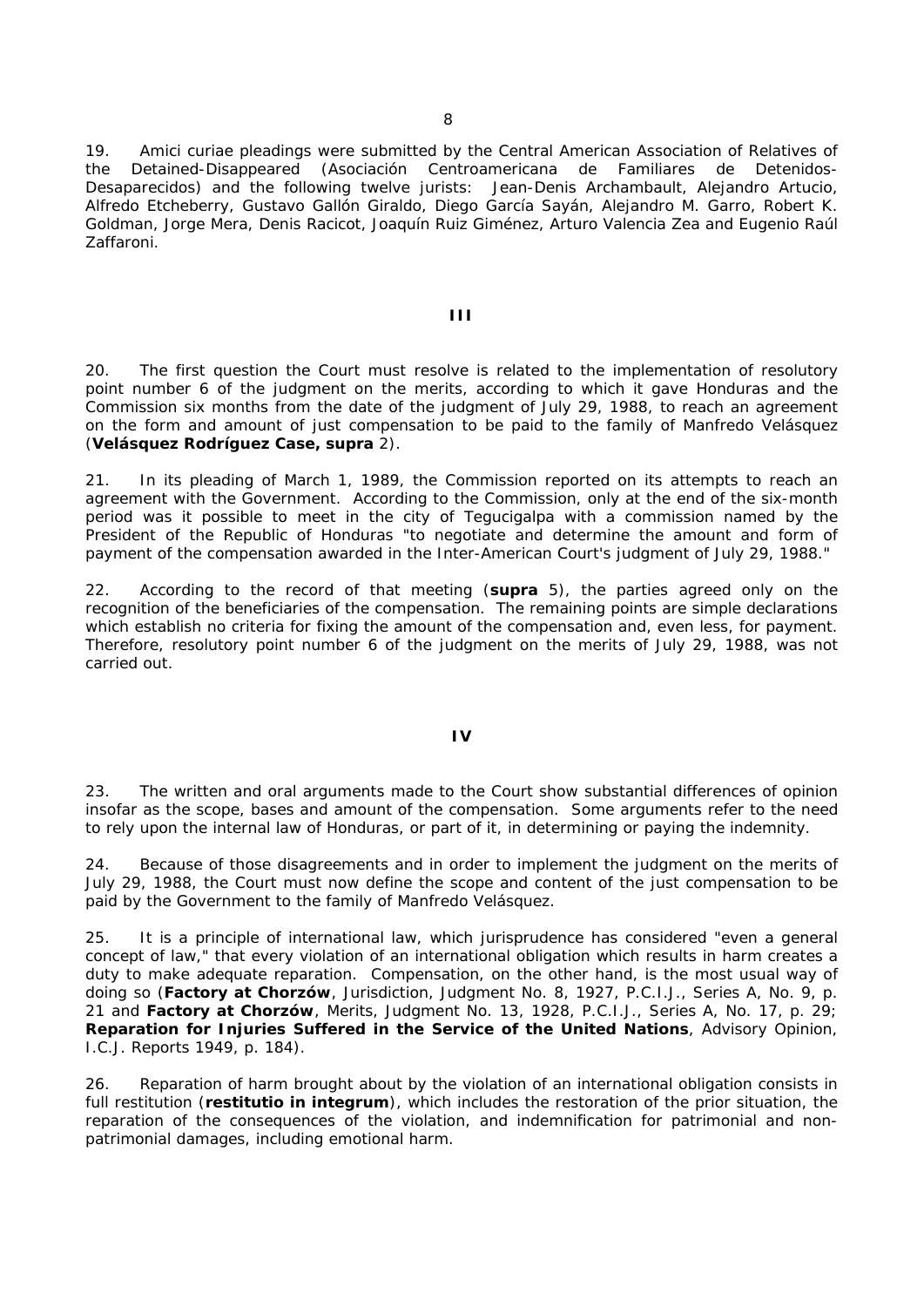27. As to emotional harm, the Court holds that indemnity may be awarded under international law and, in particular, in the case of human rights violations. Indemnification must be based upon the principles of equity.

28. Indemnification for human rights violations is supported by international instruments of a universal and regional character. The Human Rights Committee, created by the International Covenant of Civil and Political Rights of the United Nations, has repeatedly called for, based on the Optional Protocol, indemnification for the violation of human rights recognized in the Covenant (see, for example, communications 4/1977; 6/1977; 11/1977; 132/1982; 138/1983; 147/1983; 161/1983; 188/1984; 194/1985; etc., Reports of the Human Rights Committee, United Nations). The European Court of Human Rights has reached the same conclusion based upon Article 50 of the Convention for the Protection of Human Rights and Fundamental Freedoms.

29. Article 63 (1) of the American Convention provides as follows:

1. If the Court finds that there has been a violation of a right or freedom protected by this Convention, the Court shall rule that the injured party be ensured the enjoyment of his right or freedom that was violated. It shall also rule, if appropriate, that the consequences of the measure or situation that constituted the breach of such right or freedom be remedied and that fair compensation be paid to the injured party.

30. This article does not refer to or limit the ability to ensure the effectiveness of the means of reparation available under the internal law of the State Party responsible for the violation, so it is not limited by the defects, imperfections or deficiencies of national law, but functions independently of it.

31. This implies that, in order to fix the corresponding indemnity, the Court must rely upon the American Convention and the applicable principles of international law.

## **V**

32. The Commission and the attorneys maintain that, in implementing the judgment, the Court should order the Government to take some measures, such as the investigation of the facts related to the involuntary disappearance of Manfredo Velásquez; the punishment of those responsible; a public statement condemning that practice; the revindication of the victim, and other similar measures.

33. Measures of this type would constitute a part of the reparation of the consequences of the violation of rights or freedoms and not a part of the indemnity, in accordance with Article 63 (1) of the Convention.

34. However, in its judgment on the merits (**Velásquez Rodríguez Case, supra** 2, para. 181), the Court has already pointed out the Government's continuing duty to investigate so long as the fate of a disappeared person is unknown (**supra** 32). The duty to investigate is in addition to the duties to prevent involuntary disappearances and to punish those directly responsible (**Velásquez Rodríguez Case, supra** 2, para. 174).

35. Although these obligations were not expressly incorporated into the resolutory part of the judgment on the merits, it is a principle of procedural law that the bases of a judicial decision are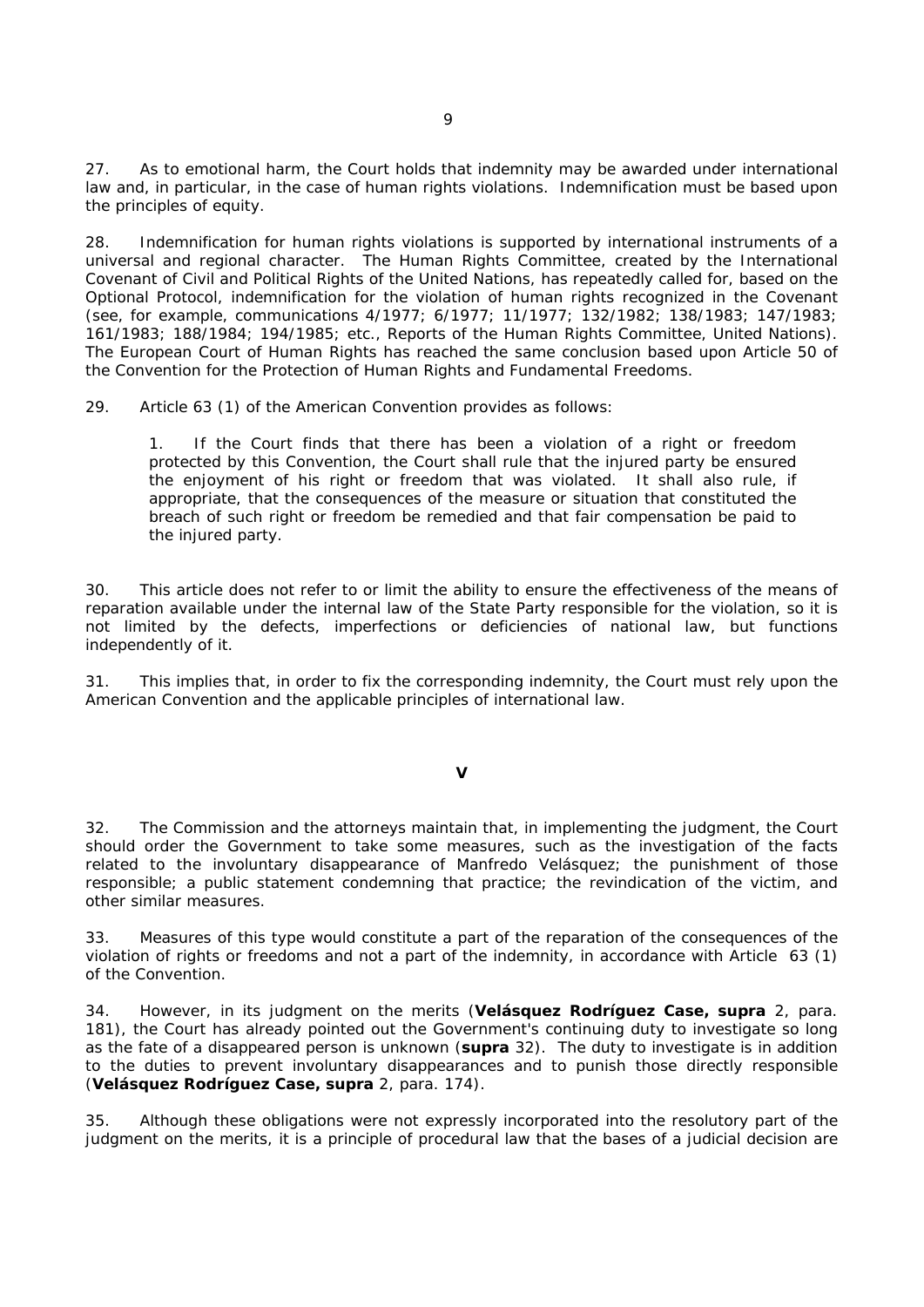a part of the same. Consequently, the Court declares that those obligations on the part of Honduras continue until they are fully carried out.

36. Otherwise, the Court understands that the judgment on the merits of July 29, 1988, is in itself a type of reparation and moral satisfaction of significance and importance for the families of the victims.

37. The attorneys also request the payment by the Government of punitive damages as part of the indemnity, because this case involved extremely serious violations of human rights.

38. The expression "fair compensation," used in Article 63 (1) of the Convention to refer to a part of the reparation and to the "injured party," is compensatory and not punitive. Although some domestic courts, particularly the Anglo-American, award damages in amounts meant to deter or to serve as an example, this principle is not applicable in international law at this time.

39. Because of the foregoing, the Court believes, then, that the fair compensation, described as "compensatory" in the judgment on the merits of July 29, 1988, includes reparation to the family of the victim of the material and moral damages they suffered because of the involuntary disappearance of Manfredo Velásquez.

### **VI**

40. Having defined the scope and limitations of the fair compensation referred to in resolutory point number 6 of the judgment on the merits, the Court now turns to the bases for the payment of the same.

41. In this regard, the attorneys ask for compensation for patrimonial damages within the concept of damages and include in the latter the expenses of the family related to the investigation of the whereabouts of Manfredo Velásquez.

42. The Court cannot grant that request in the present case. Though it is theoretically correct that those expenses come within the definition of damages, they cannot be awarded in the instant case because they were not pleaded or proven opportunely. No estimate or proof of expenses related to the investigation of the whereabouts of the victim was submitted during the trial. Likewise, with regard to litigation expenses in bringing the matter before the Court, the judgment on the merits already denied an award of costs because there was no pleading to support the request (**Velásquez Rodríguez Case, supra** 2, para. 193).

43. The Government argues that the compensation should be on the basis of the most favorable treatment possible for the family of Manfredo Velásquez under Honduran law, which is that provided by the Law of the National Institute of Social Security for Teachers in the case of accidental death. According to the Government, the family would be entitled to a total of fortyone thousand two hundred lempiras, to which it would contribute an additional amount to bring the compensation to one hundred and fifty thousand lempiras.

44. The Commission does not propose an amount, but rather asserts that the compensation should include two elements: a) the greatest benefits that Honduran legislation allows nationals in cases of this type and which, according to the Commission, are those granted by the Institute of Military Pensions, and b) a cash amount which should be set according to what is provided for by Honduran and international law.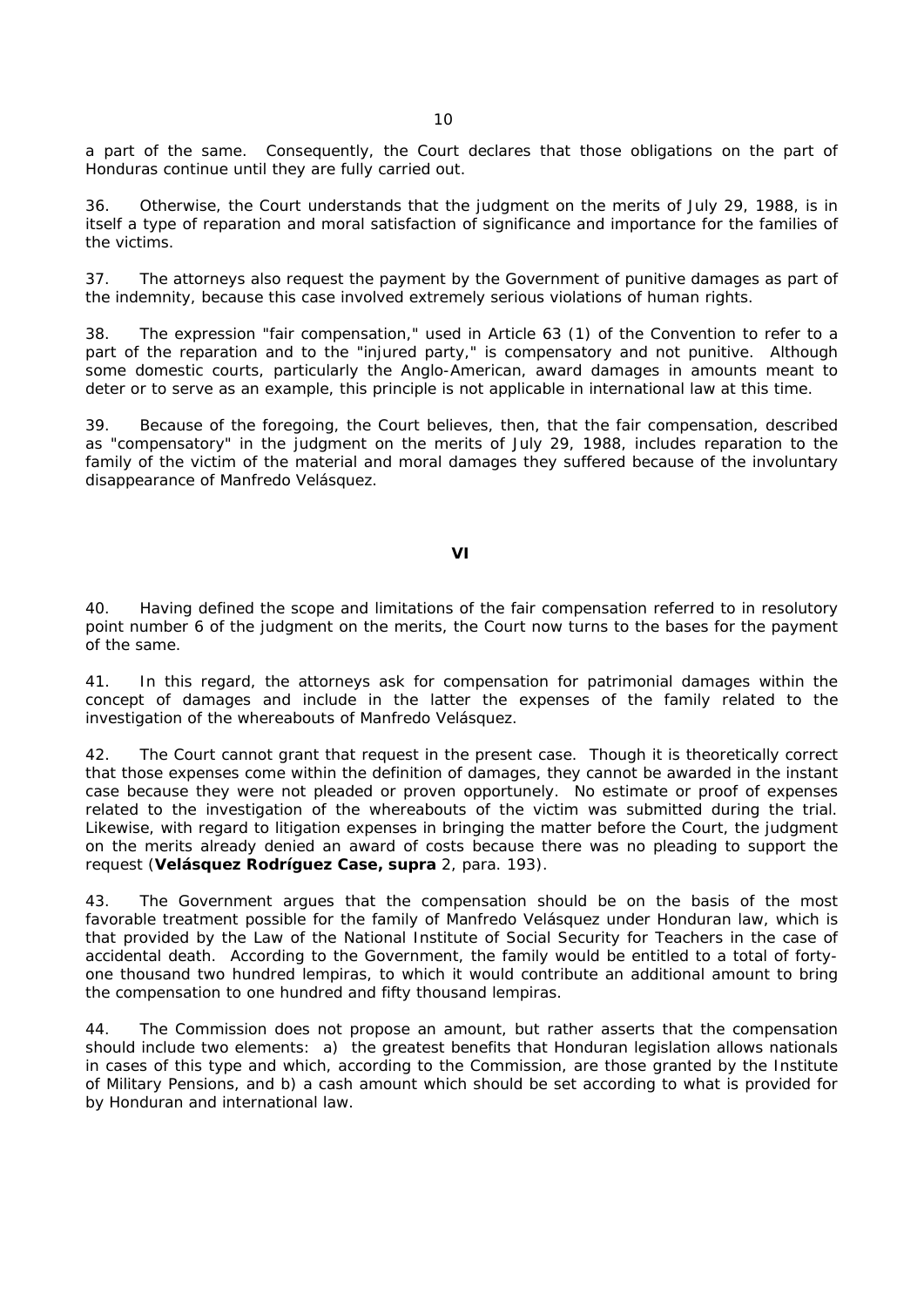45. The attorneys believe that the basis should be the loss of earnings, calculated according to the income that Manfredo Velásquez received at the time of his kidnapping, at the age of 35, his studies toward a degree as an economist, which would have allowed him to work as a professional, and the possible promotions, Christmas bonuses, allowances and other benefits he would have been entitled to at retirement. They calculate an amount which in thirty years would be one million six hundred and fifty-one thousand six hundred and fifty lempiras. They add to that the retirement benefits for ten years, according to life expectancy in Honduras for a person of that social class, calculated at seven hundred and seventy thousand seven hundred and sixty lempiras, which gives a total amount of two million four hundred and twenty-two thousand four hundred and twenty lempiras.

46. The Court notes that the disappearance of Manfredo Velásquez cannot be considered an accidental death for the purposes of compensation, given that it is the result of serious acts imputable to Honduras. The amount of compensation cannot, therefore, be based upon guidelines such as life insurance, but must be calculated as a loss of earnings based upon the income the victim would have received up to the time of his possible natural death. In that sense, one can take as a point of departure the salary that, according to the certification of the Honduran Vice-Minister of Planning on October 19, 1988, Manfredo Velásquez was receiving at the time of his disappearance (1,030 lempiras per month) and calculate the amount he would have received at the time of his obligatory retirement at the age of sixty, as provided by Article 69 of the Law of the National Institute of Social Security for Teachers and which the Government itself considers the most favorable. At retirement, he would have been entitled to a pension until his death.

47. However, the calculation of the loss of earnings must consider two distinct situations. When the beneficiary of the indemnity is a victim who is totally and permanently disabled, the compensation should include all he failed to receive, together with appropriate adjustments based upon his probable life expectancy. In that circumstance, the only income for the victim is what he would have received, but will not receive, as earnings.

48. If the beneficiaries of the compensation are the family members, the situation is different. In principle, the family members have an actual or future possibility of working or receiving income on their own. The children, who should be guaranteed the possibility of an education which might extend to the age of twenty-five, could, for example, begin to work at that time. It is not correct, then, in these cases, to adhere to rigid criteria, more appropriate to the situation described in the above paragraph, but rather to arrive at a prudent estimate of the damages, given the circumstances of each case.

49. Based upon a prudent estimate of the possible income of the victim for the rest of his probable life and on the fact that, in this case, the compensation is for the exclusive benefit of the family of Manfredo Velásquez identified at trial, the Court sets the loss of earnings in the amount of five hundred thousand lempiras to be paid to the wife and to the children of Manfredo Velásquez as set out below.

50. The Court must now consider the question of the indemnification of the moral damages (**supra** 27), which is primarily the result of the psychological impact suffered by the family of Manfredo Velásquez because of the violation of the rights and freedoms guaranteed by the American Convention, especially by the dramatic characteristics of the involuntary disappearance of persons.

51. The moral damages are demonstrated by expert documentary evidence and the testimony of Dr. Federico Allodi (**supra** 12), psychiatrist and Professor of Psychology at the University of Toronto, Canada. According to his testimony, the above doctor examined the wife of Manfredo Velásquez, Mrs. Emma Guzmán Urbina de Velásquez and his children, Héctor Ricardo, Herling Lizzett and Nadia Waleska Velásquez. According to those examinations, they had symptoms of fright, anguish, depression and withdrawal, all because of the disappearance of the head of the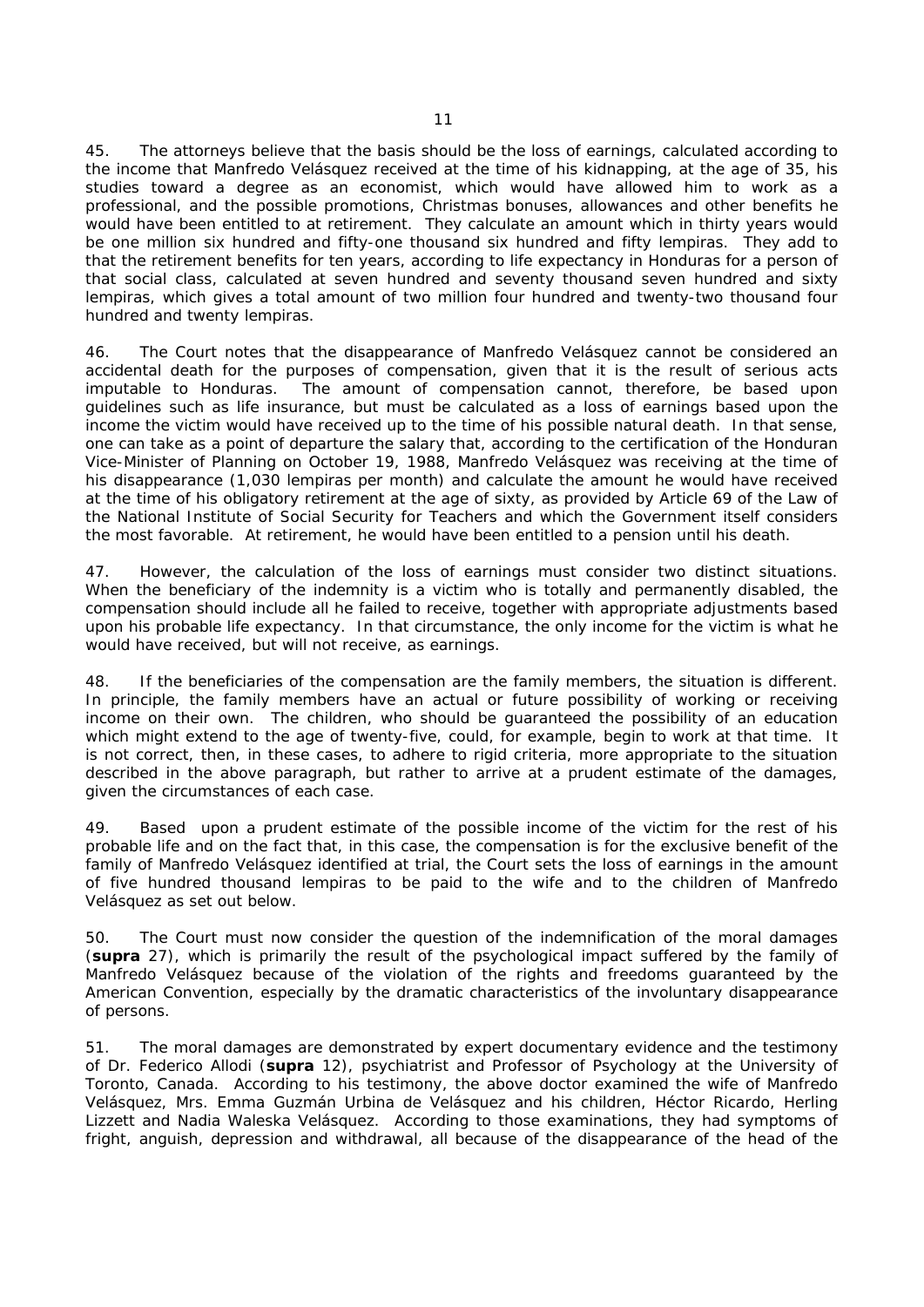family. The Government could not disprove the existence of psychological problems that affect the family of the victim. The Court finds that the disappearance of Manfredo Velásquez produced harmful psychological impacts among his immediate family which should be indemnified as moral damages.

52. The Court believes the Government should pay compensation for moral damages in the amount of two hundred and fifty thousand lempiras, to be paid to the wife and children of Manfredo Velásquez as specified below.

### **VII**

53. With regard to entitlement to receive the compensation, the representative of the Government and of the Commission, in the document they signed on January 23, 1989, recognized as the sole beneficiaries of that compensation the wife of Manfredo Velásquez, Mrs. Emma Guzmán Urbina and the children of that marriage, Héctor Ricardo, Nadia Waleska and Herling Lizzett Velásquez Guzmán. They added that their right could only be enforced once they had fulfilled the requirements of Honduran law to be recognized as heirs of the victim.

54. As previously stated, the obligation to indemnify is not derived from internal law, but from violation of the American Convention. It is the result of an international obligation. To demand indemnification, the family members of Manfredo Velásquez need only show their family relationship. They are not required to follow the procedure of Honduran inheritance law.

55. At the hearing of October 2, 1987, Zenaida Velásquez Rodríguez, referred to four children of her brother, Manfredo Velásquez, but in the document signed by the Commission and the Government on January 23, 1989, only three children are mentioned. Nor was any proof of the existence of a fourth child found in the Government's reply to point 5 of the request made by the Secretariat of the Court on April 3, 1989 (**supra** 13). Should there be a fourth child, he would be entitled to a proportionate share of the indemnity the Court has awarded to the children of the victim.

### **VIII**

56. The Court now determines how the Government is to pay compensation to the family of Manfredo Velásquez.

57. Payment of the seven hundred and fifty thousand lempiras awarded by the Court must be carried out within ninety days from the date of notification of the judgment, free from any tax that might eventually be considered applicable. Nevertheless, the Government may pay in six equal monthly installments, the first being payable within ninety days and the remainder in successive months. In this case, the balance shall be incremented by the appropriate interest, which shall be at the interest rates current at the moment in Honduras.

58. One-fourth of the indemnity is awarded to the wife who shall receive that sum directly. The remaining three-fourths shall be distributed among the children. With the funds from the award to the children, a trust fund shall be set up in the Central Bank of Honduras under the most favorable conditions permitted by Honduran banking practice. The children shall receive monthly payments from this trust fund, and at the age of twenty-five shall receive their proportionate part.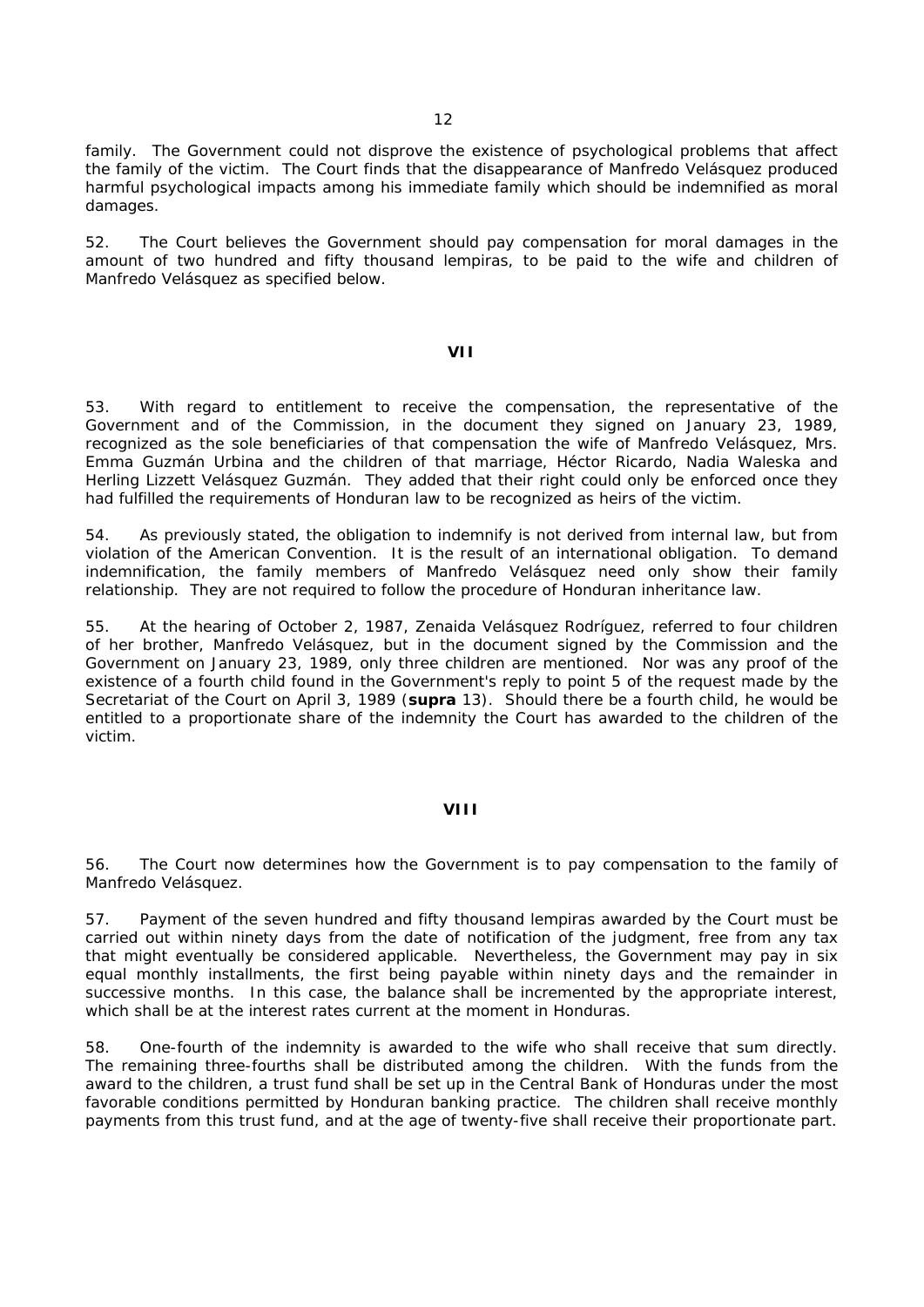59. The Court shall supervise the implementation of the compensatory damages at all of its stages. The case shall be closed when the Government has fully complied with the instant judgment.

**IX** 

# 60. **THEREFORE,**

**THE COURT,**

### unanimously

1. Awards seven hundred and fifty thousand lempiras in compensatory damages to be paid to the family of Angel Manfredo Velásquez Rodríguez by the State of Honduras.

#### unanimously

2. Decides that the amount of the award corresponding to the wife of Angel Manfredo Velásquez Rodríguez shall be one hundred and eighty-seven thousand five hundred lempiras.

## unanimously

3. Decides that the amount of the award corresponding to the children of Angel Manfredo Velásquez Rodríguez shall be five hundred and sixty-two thousand five hundred lempiras.

#### unanimously

4. Orders that the form and means of payment of the indemnity shall be those specified in paragraphs 57 and 58 of this judgment.

### unanimously

5. Decides that the Court shall supervise the indemnification ordered and shall close the file only when the compensation has been paid.